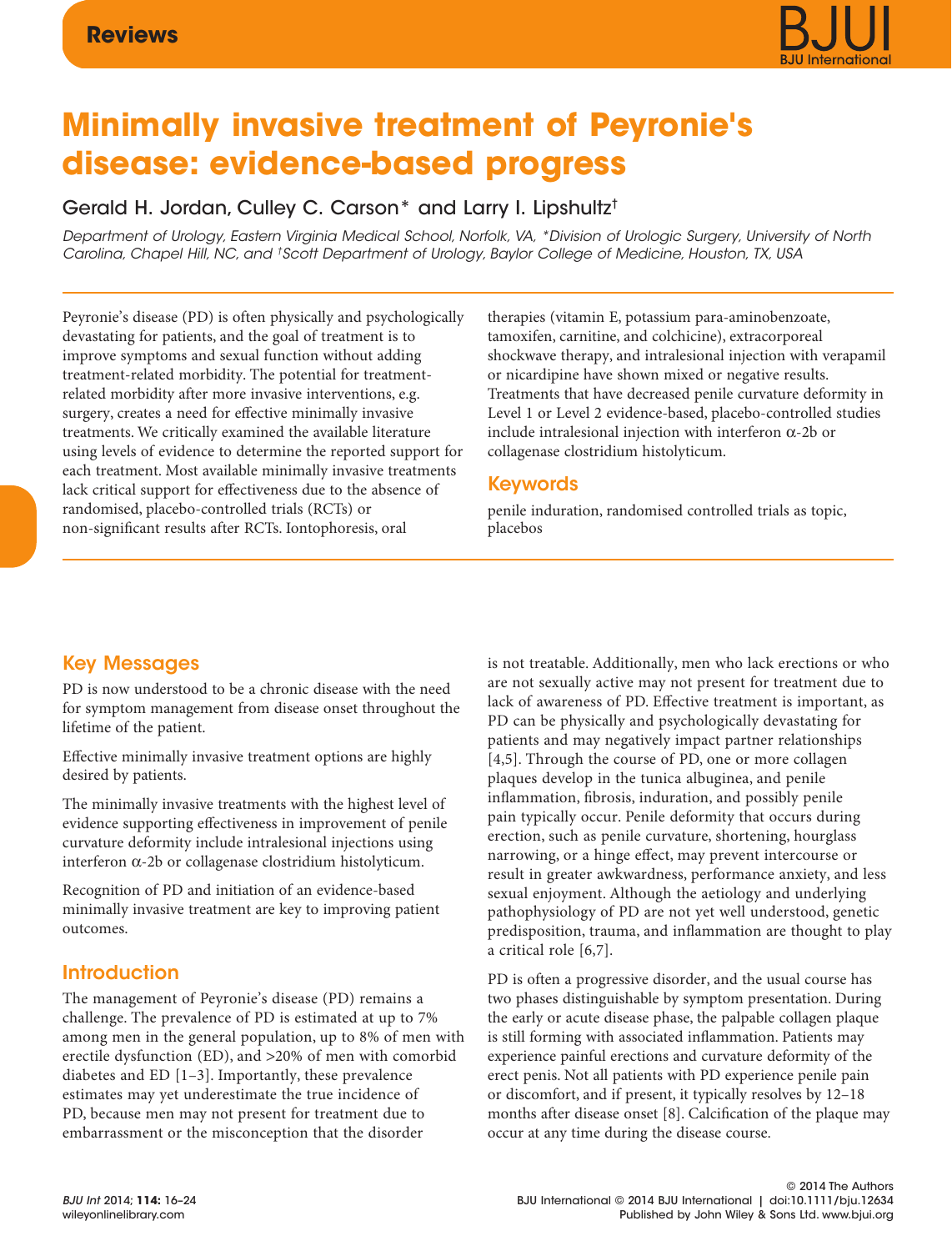The transition to the chronic phase of disease is marked by the resolution of pain and inflammation, and the plaque size and curvature become relatively stable with extensive fibrosis. Studies describing the natural course of PD have clearly shown that PD does not resolve on its own for most patients after the acute phase ends [8–10]. Rather than disease remission in the absence of treatment, 30–48% of patients have reported worsening disease from disease onset through the first year, and 40–67% have reported stable disease [8–10]. PD is now understood to be a chronic disease with the need for symptom management from disease onset throughout the lifetime of the patient. The current review provides an overview of the available minimally invasive treatment options for patients with PD and critically reviews available treatments using a rigorous level-of-evidence approach.

#### Materials and Methods

Relevant articles for the present review of evidence-based treatment studies were identified through MEDLINE and EMBASE databases. MEDLINE Medical Subject Headings (MeSH) terms included 'penile induration', 'randomized controlled trials as topic', and 'placebos'. The MeSH term 'penile induration' included the following entry terms in the search: 'penile fibromatosis', 'Peyronie's disease', 'plastic induration of the penis', 'fibrous cavernitis', and 'fibrous cavernitides'. The MEDLINE and EMBASE searches used the following terms: ('Peyronie' OR 'penile fibromatosis' OR 'penile induration') AND ('randomized controlled trial' OR 'randomized clinical trial' OR 'RCT' OR 'placebo') AND (*name of treatment*). Both the MEDLINE and EMBASE searches included the following treatment terms: 'topical verapamil', 'topical corticosteroids', 'vitamin E', 'tamoxifen', 'carnitine/propionyl-L-carnitine/acetyl-L carnitine', 'colchicine', 'potassium para-aminobenzoate/Potaba', 'pentoxifylline', 'phosphodiesterase-5 (PDE5) inhibitors', 'electromotive drug administration (EMDA)/iontophoresis', 'extracorporeal shockwave therapy (ESWT)', 'penile traction/penile mechanical stretching', 'intralesional injection', 'intralesional injection verapamil', 'intralesional injection interferon (IFN) α-2b', and 'intralesional injection collagenase clostridium histolyticum (CCH)'. Due to the limited availability of randomised, placebo-controlled trials (RCTs) in patients with PD, no year limits were used in the searches. Studies that met the inclusion criteria were published between 1997 and 2013.

The strategy to critically evaluate minimally invasive PD treatment studies was based on the Oxford Centre for Evidence-Based Medicine criteria. Level 1 studies were defined as high-quality RCTs with the characteristics of ≥50 patients enrolled, single- or double-blind design, patient outcome follow-up of ≥3 months, and use of objective and standard accepted outcome measures for penile curvature deformity (e.g. intracavernosal injection with angle determination using a goniometer protractor). Level 2 studies were defined as

**Table 1** Levels of evidence criteria defining Level 1 and Level 2 RCTs.

| Level 1                                                                                                                | Level <sub>2</sub>                                                                                                |
|------------------------------------------------------------------------------------------------------------------------|-------------------------------------------------------------------------------------------------------------------|
| Randomised, placebo-controlled                                                                                         | Randomised, placebo-controlled                                                                                    |
| $\geq$ 50 patients enrolled                                                                                            | One or more criteria involving sample                                                                             |
| Single- or double-blind design                                                                                         | size, blinded design, or patient outcome                                                                          |
| Patient outcome follow-up $\geq$ 3 months                                                                              | follow-up duration do not meet Level 1<br>standard                                                                |
| Objective, standard accepted outcome<br>measure for penile curvature deformity<br>using intracavernosal injection with | Objective measure for penile curvature<br>deformity using intracavernosal<br>injection with goniometer protractor |
| goniometer protractor angle<br>determination                                                                           | angle determination or photography                                                                                |

lesser quality RCTs. Level 2 studies used intracavernosal injection with angle determination using a goniometer protractor or photography to determine penile curvature deformity; however, these studies did not meet one or more of the remaining criteria for a Level 1 study (Table 1). Nonrandomised and non-placebo-controlled studies were excluded from this review.

#### **Results**

#### Minimally Invasive Treatments

Minimally invasive treatments are aimed at shortening the acute phase of PD, stabilising the penile plaque, decreasing disease progression, or decreasing penile curvature. Such treatments are appropriate for men with unstable or progressive penile deformity, painful erections, or those with obscure plaques but are not interested in surgery [11]. Various minimally invasive treatments have been used in patients with PD, encompassing topical agents, oral systemic agents, mechanical stretching, ESWT, EMDA/iontophoresis, and intralesional injection [11]. These treatments differ in their methods of application, proposed mechanisms of action, and potential for adverse events.

#### Topical Therapy

Verapamil, a calcium channel blocker, is a topical agent that remains in frequent use as a first-line therapy. The potential action of verapamil in the treatment of PD is suggested by *in vitro* studies showing increases in the activity of collagenase, reduced fibroblast proliferation, and inhibition of local extracellular matrix production by fibroblasts [12,13]. However, it has been shown that topical treatment with verapamil does not penetrate the tunica albuginea, and thus has no scientific basis for treatment effect in PD [11,14].

#### Oral Therapy

Oral agents could be considered non-invasive relative to surgery; although for the purposes of this review we have considered them to be minimally invasive, as these agents do have effects subsequent to entering the body. Oral, systemic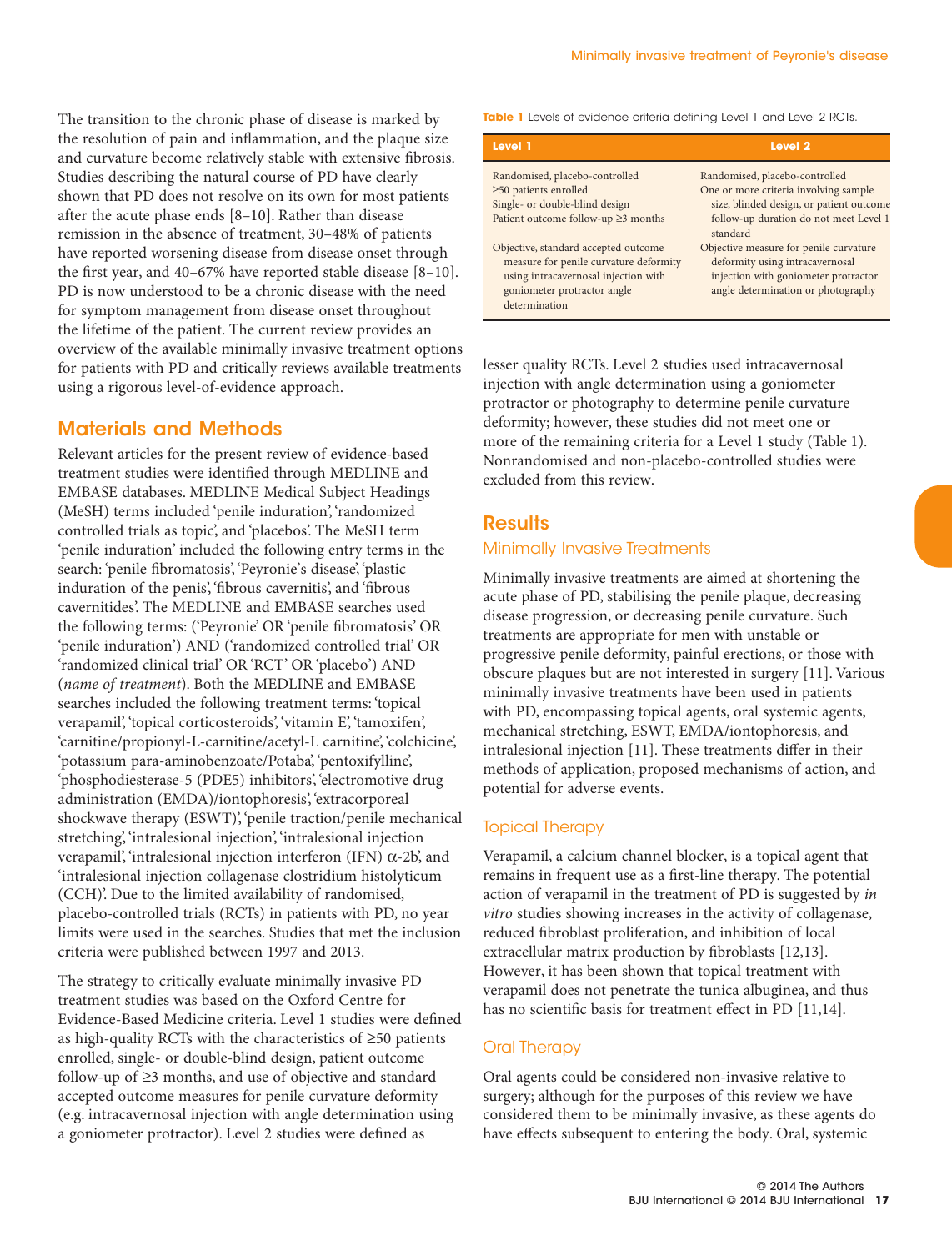treatment agents include vitamin E, Potaba, tamoxifen, carnitine, colchicine, and phosphodiesterase (PDE) manipulators, such as pentoxifylline and PDE5 inhibitors. Vitamin E is hypothesised to have an antioxidant effect, reducing oxygen free radicals and resulting in reduced plaque size, penile curvature, and collagen deposition in PD. Vitamin E, taken once or twice daily, is a frequently used treatment in patients with PD, as it is inexpensive and has few reported side-effects. However, there is conflicting evidence as to long-term cardiovascular effects of vitamin E usage at large doses, which urologists use for PD treatment [15–17].

Potaba is thought to have anti-inflammatory and antifibrotic effects through its enhancement of antifibrotic tissue properties, including increased oxygen uptake, an inhibitory effect on fibroblast glycosaminoglycan secretion, and stabilisation of monoamine oxidase activity [18]. Potaba is not a frequently used treatment as it is expensive, requires multiple daily dosing (e.g. 4×/day), and produces gastrointestinal side-effects [18,19].

Tamoxifen is proposed to modulate the release of TGFβ from fibroblasts and potentially reduce fibrogenesis [20,21]. It is taken twice daily, and side-effects may include headaches, nausea, vomiting, and decreased libido.

Acetyl-L-carnitine and propionyl-L-carnitine are proposed to inhibit acetyl coenzyme-A and produce an antiproliferative effect on human endothelial cells, which may then effect inflammation and fibrosis associated with PD [19,22]. They are taken twice daily and are well tolerated by patients.

Colchicine is an antimicrotubule agent hypothesised to treat PD through inhibition of collagen secretion from fibroblasts and blocking wound contraction [19]. It is taken daily, and patients typically experience gastrointestinal adverse effects.

Pentoxifylline is a nonspecific PDE manipulator with anti-inflammatory and antifibrogenic effects demonstrated *in vitro* and in a rat model of PD [23]. Adverse effects include nausea, vomiting, and dyspepsia; blood pressure should be monitored during treatment because of the potential for hypotension due to peripheral vasodilation. PDE5 inhibitors increase cyclic guanosine monophosphate levels and act as antifibrotic agents, as shown in rat models of PD [23,24].

#### Traction Therapy

Mechanical stretching or traction therapy is proposed to work through stretching the plaque, which is mechanically remodelled over time, to minimise loss of penile length and improve penile curvature and indentation [25]. Treatment can be uncomfortable and inconvenient due to use of the device 2–8 h daily for an extended period, but has been shown to be tolerated by highly motivated patients [25].

#### **ESWT**

The molecular mechanism of action has not been defined in ESWT; however, shockwaves are used to disrupt the dense tissue of the scar or plaque [26]. Treatment occurs over weekly sessions and is well tolerated [26,27]. Adverse effects include superficial bruising over the treatment site that required no analgesia [26,27].

#### EMDA/Iontophoresis

EMDA/iontophoresis, with application of verapamil or combined verapamil and dexamethasone, is thought to enhance transcutaneous absorption of the drugs through direct electrophoresis, electro-osmosis, or enhanced diffusion using surface-delivered heat or current [28]. Treatment occurs two to four times weekly over 2–3 months and is well tolerated, with the common adverse effect of temporary mild erythema at the treatment site [28,29]. The proposed mechanism of enhanced absorption of drugs is supported by a study showing verapamil detection in 72% of tunica albuginea specimens after EMDA, although verapamil levels ranged widely [30]. This contrasts with the finding that topical treatment with verapamil does not penetrate the tunica albuginea [11,14].

#### Intralesional Injections

Current treatment with intralesional injections directly into the penile plaque includes verapamil, nicardipine, IFN  $α-2b$ , and CCH. Verapamil and nicardipine, both calcium channel antagonists, are injected from once every other week to once or twice weekly for several weeks to several months and are well tolerated with minor adverse effects (i.e. transient ecchymosis/bruise) related to the injection [13,31,32].

The potential effectiveness of intralesional IFN  $\alpha$ -2b in treating PD was suggested by an *in vitro* study in which IFN α-2b decreased the rate of *in vitro* proliferation, dose dependently, of fibroblasts derived from Peyronie's plaques, reduced the production of extracellular collagen, and increased the production of collagenase [33]. The IFN α-2b treatment protocol has varied, including  $5 \times 10^6$  U every other week for 12 weeks [34] and  $2 \times 10^6$  U twice weekly for 6 weeks [35]. Mild to moderate adverse effects include myalgias, arthralgias, sinusitis, flu-like symptoms with fever and chills, and minor penile swelling with ecchymosis [34–36].

CCH is now approved by the Food and Drug Administration (FDA) for PD in adult men with a palpable plaque and a curvature deformity of  $\geq 30^{\circ}$  at the start of therapy. It is a purified mix of two collagenases, AUX-I and AUX-II, that act as a 'chemical incision' to dissolve collagen [37–40]. CCH is injected directly into the primary plaque at the point of maximal penile curvature. After the second injection of each treatment cycle, modelling, which involves gradual, gentle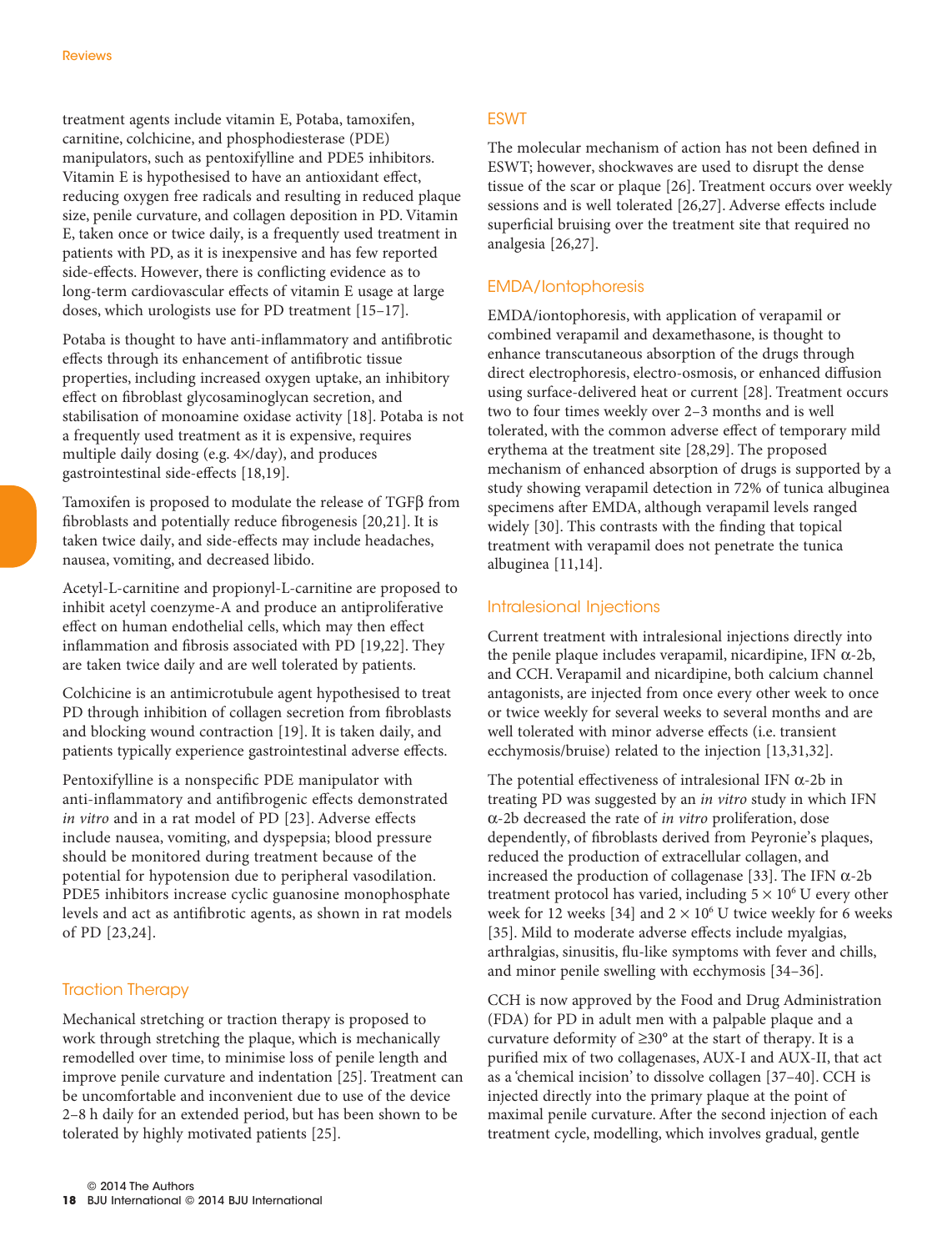stretching of the flaccid penis in the opposite direction of the penile curvature deformity, is used to further reduce the restrictive effects of the plaque on tunica albuginea expansion during erection. The treatment protocol consists of two injections of CCH 0.58 mg (10 000 U) given 24–72 h apart. This cycle has been repeated after 6 weeks for up to four treatment cycles. Adverse effects were typically transient and most commonly included injection site tenderness, oedema, pain, and bruising [37,39,40]. More rarely, the serious adverse event of corporal rupture requiring surgical repair can occur. Three such corporal ruptures were reported among the 551 CCH-treated patients [37–40]. The use of CCH has only been examined in studies using regimens with several independent treatments, which would require multiple patient visits in a clinical setting. Finally, further study is needed outside of clinical studies to determine the effects of real-world use of CCH.

## Level of Evidence for Minimally Invasive Treatments

The available RCTs are examined below to determine the Level 1 or Level 2 study evidence base for minimally invasive PD treatments, using criteria guided by the Oxford Centre for Evidence-Based Medicine criteria (Table 2) [13,18,20,26–29,31,32,34–37,39–41].

#### Topical Therapy

One study was identified as a RCT examination of topical treatment with verapamil; however, the study did not reach a Level 1 or Level 2 evidence base due to the lack of objective measurement of penile curvature deformity [42].

#### Oral Therapy

No Level 1 or Level 2 studies have examined the use of vitamin E, carnitine, colchicine, the PDE manipulator pentoxifylline, or PDE5 inhibitors in the treatment of PD. In a Level 1 study of treatment with Potaba, response was defined as full resolution, reduction in plaque size, and/or reduction in penile curvature of at least 30%. The study found that treatment with Potaba was associated with greater rates of study-defined response ( $P = 0.016$ ), as well as decreased mean plaque size  $(P = 0.04)$  compared with placebo. Potaba and placebo did not differ significantly in reductions in pre-existing penile curvature deformity (*P* = 0.07) or pain, although a significantly higher rate of deterioration of curvature was seen in the placebo compared with the Potaba group  $(P = 0.001)$  [18]. A Level 2 study of tamoxifen did not result in improved penile curvature deformity, plaque size, or penile pain compared with placebo [20].

#### ESWT

No improvement in penile curvature deformity or plaque size has been shown in placebo-controlled trials using ESWT. In a

Level 1 study, no significant change in mean plaque size or mean penile curvature deformity was found in the ESWT group compared with baseline [26]. Patients receiving ESWT did have statistically significant but not clinically meaningful lower mean penile curvature deformity and mean plaque size at 6 months compared with placebo due to the progressive worsening of disease in the placebo group [26]. In a Level 2 study, no differences in penile curvature deformity, plaque size, or penile pain were found following short-term ESWT compared with sham therapy [27].

#### EMDA/Iontophoresis

The Level 1 and Level 2 evidence base is mixed for EMDA/iontophoresis. EMDA with verapamil (Level 2 study) did not significantly decrease penile curvature deformity compared with placebo [28]. Notably, >50% of the patients who received placebo showed improvement in penile curvature deformity, suggesting possible healing or remodelling effects of the electrical energy alone [28]. In contrast, a study using lidocaine as the placebo control (Level 2 study) showed verapamil plus dexamethasone significantly decreased median plaque volume (824 to 348 mm<sup>3</sup>) and penile curvature deformity (43° to 21°) compared with no change in patients receiving lidocaine [29]. Rather than being a true placebo condition, it was suggested that lidocaine may stabilise membranes and actually decrease the potential PD improvement that occurs as a result of the electrical energy itself, resulting in the treatment group differences at follow-up assessment [28]. In an early partial crossover study (Level 2 study) of EMDA with orgotein, dexamethasone, and lidocaine, a greater percentage of patients showed decreased penile curvature deformity, plaque size, and penile pain compared with placebo [41].

#### Penile Traction

Due to the limited, uncontrolled evaluation of traction therapy in PD, evidence-based treatment effects are not yet determined.

#### Intralesional Injections

Historically, injectable corticosteroids have been used for the treatment of PD. However, objective evidence of effectiveness is lacking and potential adverse effects include tissue atrophy and destruction of penile tissue planes [11,19]. Intralesional injections with verapamil, nicardipine, IFN α-2b, and CCH are each supported by Level 1 or Level 2 evidence-based studies [13,32,34–37,39,40]. A Level 2 study showed intralesional injection of verapamil significantly decreased plaque volume (from 1.42 to 0.63 mL) compared with saline placebo injection (which increased from 1.37 to 1.39 mL, *P* < 0.04) [13]. Penile curvature deformity improved from a mean (SEM) of 37.71° (9.3°) to 29.57°(7.3°) in 29% of verapamil patients vs no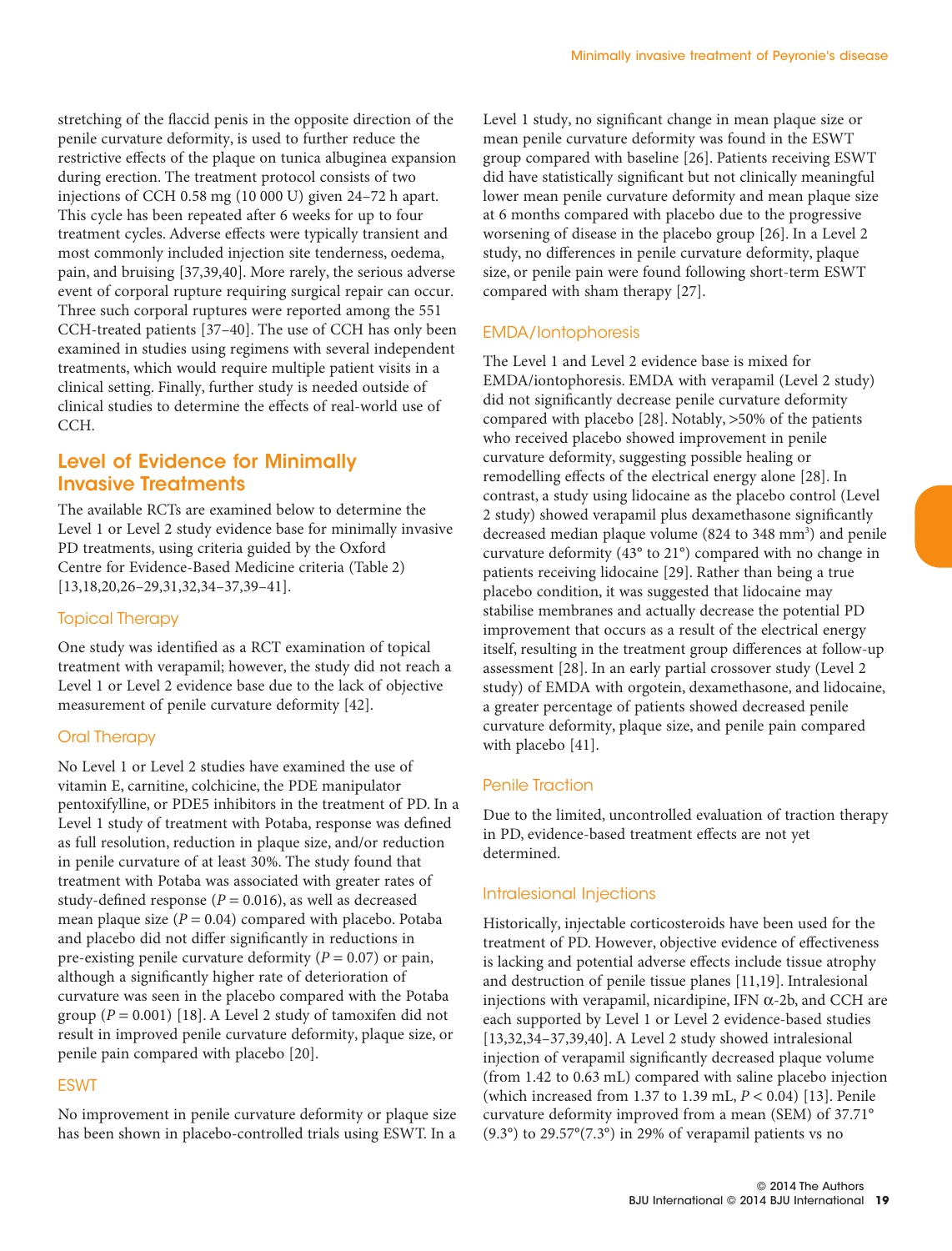**Table 2** Level 1 and Level 2 evidence-based RCTs of minimally invasive treatments for PD.

| <b>Treatment study*</b>                          | Design/N/duration,              | <b>Therapy</b>                                                                                                                        | <b>Treatment outcomes</b>                                                                                                                                                                                                                                                                                                |
|--------------------------------------------------|---------------------------------|---------------------------------------------------------------------------------------------------------------------------------------|--------------------------------------------------------------------------------------------------------------------------------------------------------------------------------------------------------------------------------------------------------------------------------------------------------------------------|
|                                                  | months<br><b>Evidence level</b> | comparator                                                                                                                            |                                                                                                                                                                                                                                                                                                                          |
| Oral                                             |                                 |                                                                                                                                       |                                                                                                                                                                                                                                                                                                                          |
| Potaba<br>Weidner et al. (2005) [18]             | Double-blind/103/12<br>Level 1  | Potaba 3 $g \frac{4}{3}$ day for 12 months<br>$^{+}$<br>Placebo                                                                       | Increased response (full resolution, reduction in plaque<br>size, and/or reduction in penile curvature<br>of at least 30%) <sup>†</sup><br>Decreased mean plaque size <sup>†</sup><br>NS improved penile curvature and pain from baseline,<br>but decreased deterioration of penile curvature vs<br>placebo <sup>#</sup> |
| Tamoxifen<br>Teloken et al. (1999) [20]          | Not blinded/25/4<br>Level 2     | Tamoxifen 20 mg twice daily for 3 months<br>$^{+}$<br>Placebo                                                                         | NS between groups in improved penile curvature,<br>plaque size, and pain                                                                                                                                                                                                                                                 |
| <b>ESWT</b>                                      |                                 |                                                                                                                                       |                                                                                                                                                                                                                                                                                                                          |
| Palmieri et al. (2009) [26]                      | Double-blind/100/6<br>Level 1   | ESWT 2000 focused shockwaves 1×/week for 4 weeks<br>$\! +$<br>Placebo (non-functioning transducer)                                    | NS improved penile curvature and plaque size from<br>baseline, but decreased worsening of penile<br>curvature and plaque size vs placebo <sup>†</sup>                                                                                                                                                                    |
| Chitale et al. (2010) [27]                       | Double-blind/36/6<br>Level 2    | ESWT 1×/week for 6 weeks<br>$^{+}$<br>Placebo (sham treatment)                                                                        | Decreased pain <sup>#</sup><br>NS between groups in improved penile curvature,<br>plaque size, and pain                                                                                                                                                                                                                  |
| <b>EMDA</b><br>Greenfield et al. (2007) [28]     | Double-blind/42/3<br>Level 2    | EMDA 2.4 mA for 20 min with verapamil 10 mg in<br>4 mL saline 2×/week for 3 months                                                    | NS between groups in improved penile curvature                                                                                                                                                                                                                                                                           |
| Di Stasi et al. (2004) [29]                      | Double-blind/96/1.5<br>Level 2  | $^{+}$<br>Placebo (4 mL saline)<br>EMDA 2.4 mA for 20 min with verapamil 5 mg and<br>dexamethasone 8 mg 4×/week for 6 weeks<br>$\! +$ | Decreased penile curvature <sup>#</sup><br>Decreased median plaque volume <sup>#</sup><br>NS between groups in pain                                                                                                                                                                                                      |
| Montorsi et al. (2000) [41]                      | Double-blind/40/3<br>Level 2    | Placebo (2% lidocaine)<br>EMDA 3 mA for 20 min with orgotein 8 mg,<br>dexamethasone 8 mg, and lidocaine<br>120 mg 3×/week for 3 weeks | Decreased penile curvature <sup>†</sup><br>Decreased plaque size <sup>†</sup><br>Decreased pain <sup>#</sup>                                                                                                                                                                                                             |
|                                                  |                                 | $\qquad \qquad +$<br>Placebo                                                                                                          |                                                                                                                                                                                                                                                                                                                          |
| Intralesional injection<br>Verapamil             |                                 |                                                                                                                                       |                                                                                                                                                                                                                                                                                                                          |
| Rehman et al. (1998) [13]                        | Single-blind/14/6<br>Level 2    | Verapamil 10-27 mg, one injection/week for<br>6 months                                                                                | Trend toward decreased penile curvature <sup>5</sup><br>Decreased plaque volume <sup>†</sup>                                                                                                                                                                                                                             |
| Shirazi et al. (2009) [31]                       | Single-blind/80/6<br>Level 1    | $\qquad \qquad +$<br>Placebo (saline)<br>Verapamil 10 mg, two injections/week for 3 months<br>$\! + \!\!\!\!$<br>Placebo (saline)     | NS between groups in pain**<br>NS between groups in improved penile curvature,<br>plaque size, and pain                                                                                                                                                                                                                  |
| Nicardipine<br>Soh et al. (2010) [32]            | Single-blind/74/12<br>Level 1   | Nicardipine 10 mg, one injection every other week<br>for 2.5 months, total of six injections<br>$^{+}$                                | NS between groups in improved penile curvature<br>Decreased plaque size <sup>#</sup><br>Decreased pain <sup>†</sup>                                                                                                                                                                                                      |
|                                                  |                                 | Placebo (saline)                                                                                                                      |                                                                                                                                                                                                                                                                                                                          |
| IFN $\alpha$ -2b<br>Hellstrom et al. (2006) [34] | Single-blind/117/3<br>Level 1   | IFN $\alpha$ -2b 5 × 10 <sup>6</sup> U, one injection every other week<br>for 3 months<br>$\qquad \qquad +$                           | Decreased penile curvature <sup>†</sup><br>Decreased plaque size <sup>#</sup><br>Decreased pain**                                                                                                                                                                                                                        |
| Dang et al. (2004) [35]                          | Not blinded/25/3<br>Level 2     | Placebo (saline)<br>IFN α-2b 2 × 10 <sup>6</sup> U, two injections/week for<br>1.5 months<br>$^{+}$                                   | Decreased penile curvature**<br>Decreased pain**                                                                                                                                                                                                                                                                         |
| Judge and Wisniewski<br>$(1997)$ [36]            | Not blinded/13/1.5<br>Level 2   | Placebo (saline)<br>IFN $\alpha$ -2b 1.5 MU, three injections/week for 3 weeks<br>$\! + \!\!\!\!$<br>Placebo (saline)                 | Decreased penile curvature**<br>Decreased pain**                                                                                                                                                                                                                                                                         |
| <b>CCH</b><br>Gelbard et al. (1993) [37]         | Double-blind/49/3<br>Level 2    | CCH single injection (6000-14 000 U)<br>$^{+}$<br>Placebo (saline)                                                                    | More 'positive responders' (decreased penile curvature<br>and plaque size $)^{\dagger}$                                                                                                                                                                                                                                  |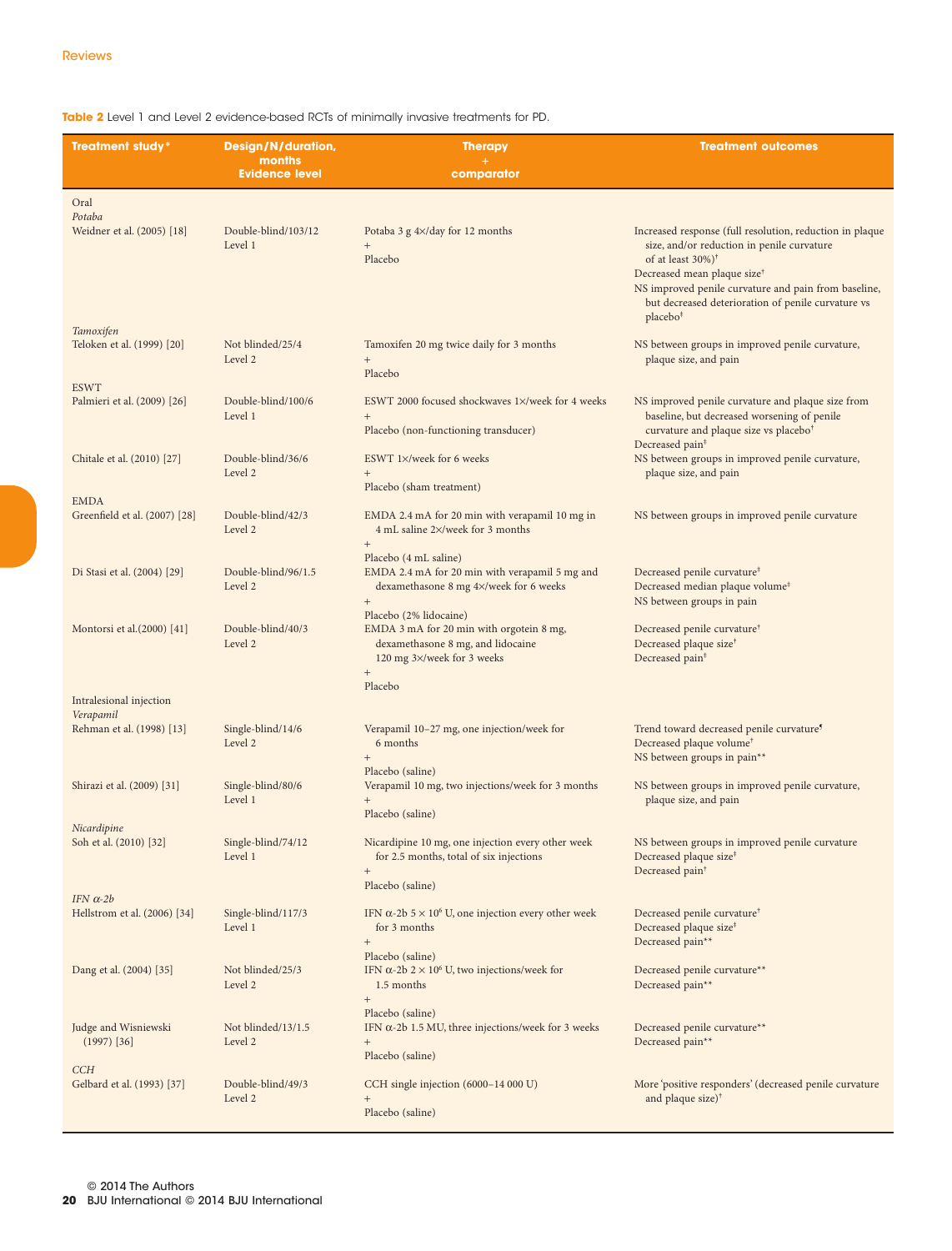#### **Table 2** Continued

| <b>Treatment study*</b>                                                                                                                                                           | Design/N/duration,<br>months<br><b>Evidence level</b> | <b>Therapy</b><br>comparator                                                                                                                         | <b>Treatment outcomes</b>                                          |  |
|-----------------------------------------------------------------------------------------------------------------------------------------------------------------------------------|-------------------------------------------------------|------------------------------------------------------------------------------------------------------------------------------------------------------|--------------------------------------------------------------------|--|
| Gelbard et al. (2012) [39]                                                                                                                                                        | Double-blind/147/9<br>Level 1                         | CCH $0.58 \text{ mg}$ (10 000 U), two injections given 24–72 h<br>apart and repeated after 6 weeks for up to three cycles<br>$+$<br>Placebo (saline) | Decreased penile curvature <sup>†</sup><br>Decreased plaque area** |  |
| Gelbard et al. (2013) [40]                                                                                                                                                        | Double-blind/832/12                                   | CCH 0.58 mg (10 000 U), two injections given $24-72$ h<br>apart and repeated after 6 weeks for up to four cycles<br>$+$<br>Placebo (saline)          | Decreased penile curvature <sup>§</sup>                            |  |
| *Covered us DCTs examining topical weaponil, and tracturent with witamin E, counting, colohising, the DDE manipulater portarifulling or DDEE manipulaters, or paulin traction are |                                                       |                                                                                                                                                      |                                                                    |  |

*\*Currently no RCTs examining topical verapamil, oral treatment with vitamin E, carnitine, colchicine, the PDE manipulator pentoxifylline or PDE5 manipulators, or penile traction are* available; 'P < 0.05 treatment group vs placebo group; \*P ≤ 0.001 treatment group vs placebo group; \*P < 0.001 treatment group vs placebo group; \*P < 0.001 treatment group vs placebo group; \*P < 0.07 treatment group vs pla *group. \*\*No statistical comparisons provided. NS, nonsignificant; Potaba, potassium para-aminobenzoate.*

improvement in placebo patients, but the difference was not statistically significant ( $P < 0.07$ ). A Level 1 study did not find significant effects of intralesional verapamil on penile curvature deformity, plaque size, or penile pain compared with saline injection [31]. Intralesional nicardipine injection, a calcium antagonist alternative to verapamil, resulted in reduced plaque size and penile pain compared with placebo (Level 1 study). However, decreased penile curvature deformity did not differ between nicardipine and placebo patients [32].

Intralesional IFN  $\alpha$ -2b,  $5 \times 10^6$  U administered every other week for 12 weeks, resulted in significantly greater improvement in penile curvature deformity and plaque size and density, as well as resolution of penile pain, compared with saline placebo (Level 1 study) [34]. Additionally, the treatment group showed significantly decreased penile vascular pathologies, important for its association with reduced ED, whereas the placebo group showed a deterioration trend [34]. In a partial crossover study (Level 2 study), treatment was associated with an average 25% improvement in penile angulation and reduced penile pain in eight of 10 men [35]. A Level 2 pilot study found improved penile curvature deformity of an average 20° in six of 10 patients who received IFN  $\alpha$ -2b [36].

After CCH treatment (Level 2 study), a significantly greater percentage of patients (36%) showed a positive response in penile curvature deformity or plaque size or number compared with saline placebo (4%, *P* < 0.007) [37]. Greater treatment response was found in patients with penile curvature deformity of ≤60° and/or ≤4 cm palpable plaque compared with patients with penile curvature deformity of >60° and/or plaque >4 cm. A phase 2b double-blind RCT (Level 1 study) found CCH-treated patients showed significant improvement in penile curvature deformity (29.7% vs 11.0%,  $P = 0.001$ ) and symptom bother scores on the PD-specific patient-reported outcome questionnaire compared with placebo  $(P = 0.05)$  [39]. The most rigorous CCH treatment

trial to date includes two phase 3 double-blind RCTs involving 832 patients from 64 sites across the USA and Australia treated and followed over 52 weeks (Level 1 study) [40]. CCH-treated patients showed a mean 34% improvement (mean [SD] –17.0° [14.8] ° change per subject) in penile curvature deformity compared with 18.2% improvement (mean [SD] –9.3° [13.6] ° change per subject) in placebo-treated patients ( $P < 0.001$ ). Additionally, the mean (SD) change in PD symptom bother score was significantly improved in CCH-treated patients (–2.8 [3.8]) vs placebo  $(-1.8 \, [3.5], P = 0.004)$ . Overall, studies have generally found mean improvements in penile curvature of 15–20° with CCH treatment [37,39,40].

### **Discussion**

A key benefit of evidence-based, minimally invasive treatment is that the improvement of PD symptoms can be achieved with less treatment-related morbidity than occurs with surgery. However, for most historically available therapies, trials have not shown consistent results and often there is a lack of empirical support for effectiveness [11,19,43]. Additionally, study designs are frequently compromised by the absence of a placebo/control group, which is especially important given the variable disease course of PD, as well as few patients, short duration follow-up, and the lack of consistent, objective measurements of change [43]. Critical analysis of empirical support using levels of evidence is needed to identify and separate potentially effective minimally invasive treatments from those with no evidence-based support. The present review used more rigorous evidence-based criteria to select studies compared with other recent reviews of minimally invasive treatments [11,44–46]. This approach allows the subset of treatments with the strongest support to be identified, with the corollary limitation that several studies that do not meet these criteria are excluded. RCTs were examined to determine the evidence base for minimally invasive PD treatments with a particular focus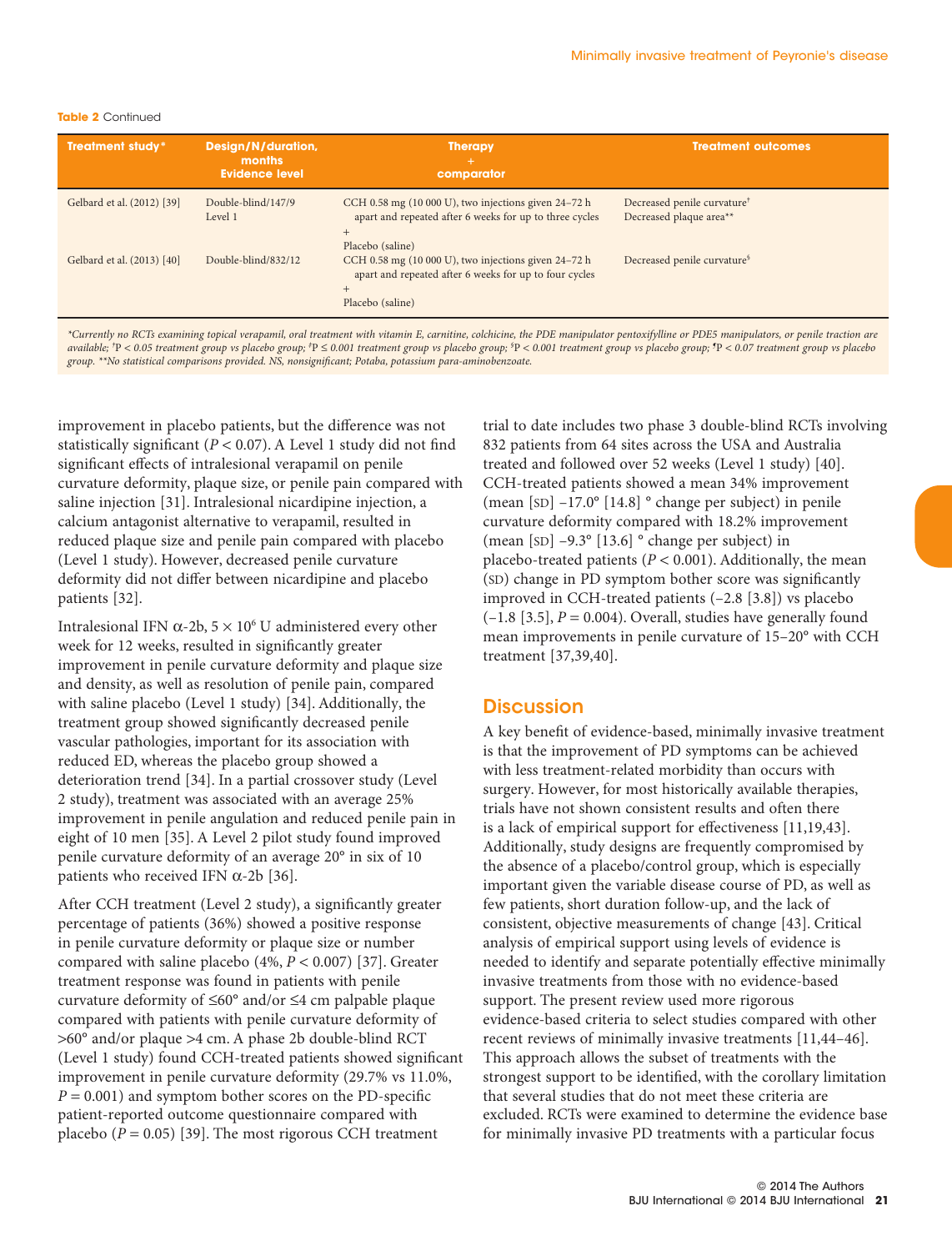on improvement in penile curvature deformity. All of the reviewed studies were randomised and placebo-controlled and used objective and standard accepted outcome measures for assessing penile curvature deformity. Level 1 studies included larger patient numbers (>50), were either single- or double-blinded, and examined longer-term outcomes (≥3 months). Level 2 studies did not meet one or more of the Level 1 study criteria.

Studies to date indicate improvement of penile curvature deformity in patients with PD after treatment compared with placebo-control for intralesional injection therapy with IFN α-2b (one Level 1 study and two Level 2 studies) and intralesional injection therapy with CCH (two Level 1 studies and one Level 2 study) [34–37,39,40]. An important goal for future studies is the continued evaluation of the clinical meaningfulness of the demonstrated improvement in penile curvature deformity after intralesional IFN α-2b and CCH treatment over a more prolonged follow-up period. The present review is consistent with recent PD treatment guideline recommendations supporting the effectiveness of intralesional IFN α-2b and CCH therapy in the reduction of penile curvature deformity and extends the support for CCH treatment by inclusion of recently published phase 2b and phase 3 placebo-controlled studies [11,34–37,39,40,44].

Among the remaining minimally invasive treatments, topical treatment with verapamil, oral treatment with vitamin E, carnitine, colchicine, the PDE manipulator pentoxifylline, or PDE5 inhibitors, and penile traction therapy could not be reviewed as no placebo-controlled trials have been reported. Consistent with the treatment guidelines by Ralph et al. [11], topical treatment with verapamil is not recommended due to the demonstrated inability of topical verapamil to penetrate the tunica albuginea [11,14]. Further, consistent with the treatment recommendations of Ralph et al. [11] and Hatzimouratidis et al. [44], treatment with corticosteroids is not recommended due to lack of evidence-based effectiveness and the potential for serious adverse events [11,19,44]. Due to the lack of placebo-controlled studies, many of the oral treatments were not included in the present review; however, these treatments (i.e. vitamin E, tamoxifen, carnitine, pentoxifylline, colchicine) are currently not recommended in PD treatment guidelines due to lack of support for effectiveness in reduction of penile deformity in less methodologically rigorous studies [11,44].

Minimally invasive therapies that have shown mixed or negative results in Level 1 or Level 2 RCTs include oral therapies (Potaba, tamoxifen), ESWT (one Level 1 study and one Level 2 study), EMDA (three Level 2 studies), and intralesional injection with verapamil (one Level 1 study and one Level 2 study) or nicardipine (one Level 1 study). No significant difference between treatment and placebo groups in improved penile curvature was found in two studies of

ESWT [26,27]. However, one of the studies suggested the treatment group showed less worsening (or, greater stability) of penile curvature over 6 months compared with the progressive worsening of penile curvature that occurred in the patients in the placebo group [26]. Among three EMDA studies, two showed significantly reduced penile curvature in the treatment group compared with placebo [28,29,41]. However, one of these positive studies used 2% lidocaine as the placebo [29], and it has been suggested that lidocaine may stabilise membranes and decrease potential PD improvement leading to the false appearance of a treatment effect [28]. Neither of two studies examining intralesional injection with verapamil found significantly decreased penile curvature compared with placebo, although one of the studies showed a trend in treatment effect [13,31]. The single placebo-controlled study that examined intralesional injection of nicardipine did not find a significant improvement in penile curvature. Among the available minimally invasive treatments, Potaba, intralesional injection with verapamil, EMDA/iontophoresis, and penile traction devices have been included in PD treatment guideline recommendations citing possible effects on stabilising or improving penile curvature as shown in studies using less rigorous methodology than were included in the present review [11,44]. From the perspective of the present review, additional Level 1 or Level 2 studies that consistently show significant improvement of penile curvature deformity compared with a placebo control are needed before these treatments can be unequivocally recommended as evidence-based.

## **Conclusions**

PD is a challenging disorder to manage. Effective minimally invasive treatment options are highly desired by patients as an alternative to surgery because of the treatment-related morbidity associated with surgery. The minimally invasive treatments with the highest level of evidence supporting effectiveness in improvement of penile curvature deformity include intralesional injections using IFN α-2b or CCH. Recognition of PD and initiation of an evidence-based minimally invasive treatment are both key to improving patient outcomes.

## Acknowledgements

The authors thank Lynanne McGuire, PhD, of MedVal Scientific Information Services, LLC, for providing medical writing and editorial assistance. This manuscript was prepared according to the International Society for Medical Publication Professionals' 'Good Publication Practice for Communicating Company-Sponsored Medical Research: the GPP2 Guidelines'. Funding to support the preparation of this manuscript was provided by Auxilium Pharmaceuticals, Inc., Chesterbrook, PA, USA.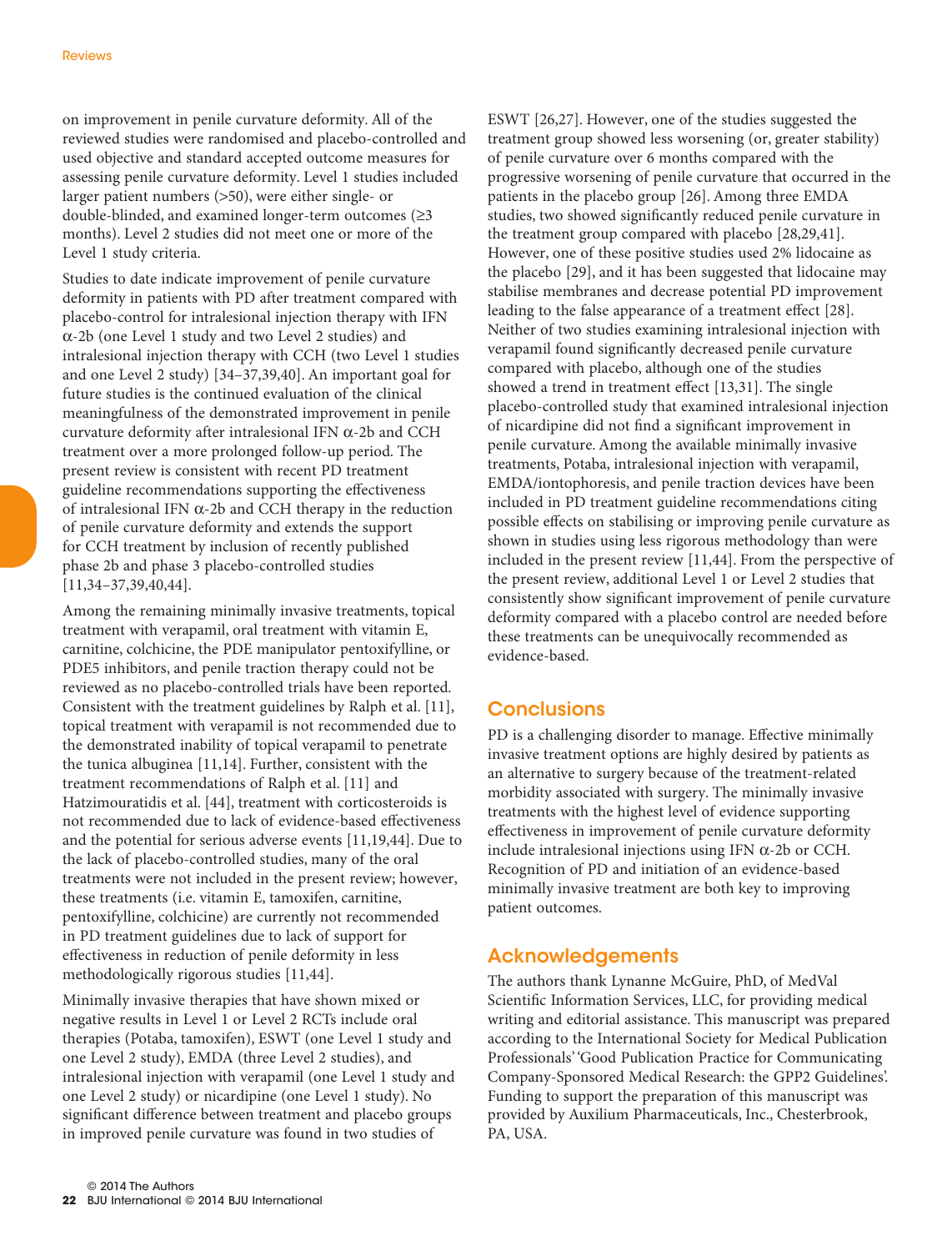## Conflict of Interest

G.H.J. is an investigator for Auxilium, a consultant for PNN Medical, and a scientific board member for Precision Medical Devices. C.C.C. is a consultant and speaker for American Medical Systems, Auxilium, GlaxoSmithKline, and Lilly. L.I.L. is a consultant, speaker, advisor, and investigator for Eli Lilly; a speaker for Endo and Auxilium; and a meeting participant and speaker for Pfizer and American Medical Systems. He also participated in clinical trials for Auxilium, Lilly, Endo, and Allergan.

#### References

- **1 La Pera G, Pescatori ES, Calabrese M et al.** Peyronie's disease: prevalence and association with cigarette smoking. A multicenter population-based study in men aged 50–69 years. *Eur Urol* 2001; 40: 525–30
- **2 Arafa M, Eid H, El-Badry A, Ezz-Eldine K, Shamloul R.** The prevalence of Peyronie's disease in diabetic patients with erectile dysfunction. *Int J Impot Res* 2007; 19: 213–7
- **3 El-Sakka AI.** Prevalence of Peyronie's disease among patients with erectile dysfunction. *Eur Urol* 2006; 49: 564–9
- **4 Smith JF, Walsh TJ, Conti SL, Turek P, Lue T.** Risk factors for emotional and relationship problems in Peyronie's disease. *J Sex Med* 2008; 5: 2179–84
- **5 Nelson CJ, Diblasio C, Kendirci M, Hellstrom W, Guhring P, Mulhall JP.** The chronology of depression and distress in men with Peyronie's disease. *J Sex Med* 2008; 5: 1985–90
- **6 Taylor FL, Levine LA.** Peyronie's disease. *Urol Clin North Am* 2007; 34: 517–34
- **7 Gonzalez-Cadavid NF, Rajfer J.** Mechanisms of disease: new insights into the cellular and molecular pathology of Peyronie's disease. *Nat Clin Pract Urol* 2005; 2: 291–7
- **8 Mulhall JP, Schiff J, Guhring P.** An analysis of the natural history of Peyronie's disease. *J Urol* 2006; 175: 2115–8
- **9 Gelbard MK, Dorey F, James K.** The natural history of Peyronie's disease. *J Urol* 1990; 144: 1376–9
- **10 Kadioglu A, Tefekli A, Erol B, Oktar T, Tunc M, Tellaloglu S.** A retrospective review of 307 men with Peyronie's disease. *J Urol* 2002; 168: 1075–9
- **11 Ralph D, Gonzalez-Cadavid N, Mirone V et al.** The management of Peyronie's disease: evidence-based 2010 guidelines. *J Sex Med* 2010; 7: 2359–74
- **12 Mulhall JP, Anderson MS, Lubrano T, Shankey TV.** Peyronie's disease cell culture models: phenotypic, genotypic and functional analyses. *Int J Impot Res* 2002; 14: 397–405
- **13 Rehman J, Benet A, Melman A.** Use of intralesional verapamil to dissolve Peyronie's disease plaque: a long-term single-blind study. *Urology* 1998; 51: 620–6
- **14 Martin DJ, Badwan K, Parker M, Mulhall JP.** Transdermal application of verapamil gel to the penile shaft fails to infiltrate the tunica albuginea. *J Urol* 2002; 168: 2483–5
- **15 Abner EL, Schmitt FA, Mendiondo MS, Marcum JL, Kryscio RJ.** Vitamin E and all-cause mortality: a meta-analysis. *Curr Aging Sci* 2011; 4: 158–70
- **16 Gerss J, Kopcke W.** The questionable association of vitamin E supplementation and mortality-inconsistent results of different meta-analytic approaches. *Cell Mol Biol* 2009; 55 (Suppl.): OL1111–20
- **17 Miller ER 3rd, Pastor-Barriuso R, Dalal D, Riemersma RA, Appel LJ, Guallar E.** Meta-analysis: high-dosage vitamin E supplementation may increase all-cause mortality. *Ann Intern Med* 2005; 142: 37–46
- **18 Weidner W, Hauck EW, Schnitker J.** Potassium paraaminobenzoate (POTABA) in the treatment of Peyronie's disease: a prospective, placebo-controlled, randomized study. *Eur Urol* 2005; 47: 530–5
- **19 Gur S, Limin M, Hellstrom WJ.** Current status and new developments in Peyronie's disease: medical, minimally invasive and surgical treatment options. *Expert Opin Pharmacother* 2011; 12: 931–44
- **20 Teloken C, Rhoden EL, Grazziotin TM, Ros CT, Sogari PR, Souto CA.** Tamoxifen versus placebo in the treatment of Peyronie's disease. *J Urol* 1999; 162: 2003–5
- **21 Colletta AA, Wakefield LM, Howell FV et al.** Anti-oestrogens induce the secretion of active transforming growth factor beta from human fetal fibroblasts. *Br J Cancer* 1990; 62: 405–9
- **22 Biagiotti G, Cavallini G.** Acetyl-L-carnitine vs tamoxifen in the oral therapy of Peyronie's disease: a preliminary report. *BJU Int* 2001; 88: 63–7
- **23 Valente EG, Vernet D, Ferrini MG, Qian A, Rajfer J, Gonzalez-Cadavid NF.** L-arginine and phosphodiesterase (PDE) inhibitors counteract fibrosis in the Peyronie's fibrotic plaque and related fibroblast cultures. *Nitric Oxide* 2003; 9: 229–44
- **24 Gonzalez-Cadavid NF, Rajfer J.** Treatment of Peyronie's disease with PDE5 inhibitors: an antifibrotic strategy. *Nat Rev Urol* 2010; 7: 215–21
- **25 Levine LA, Newell M, Taylor FL.** Penile traction therapy for treatment of Peyronie's disease: a single-center pilot study. *J Sex Med* 2008; 5: 1468–73
- **26 Palmieri A, Imbimbo C, Longo N et al.** A first prospective, randomized, double-blind, placebo-controlled clinical trial evaluating extracorporeal shock wave therapy for the treatment of Peyronie's disease. *Eur Urol* 2009; 56: 363–9
- **27 Chitale S, Morsey M, Swift L, Sethia K.** Limited shock wave therapy vs sham treatment in men with Peyronie's disease: results of a prospective randomized controlled double-blind trial. *BJU Int* 2010; 106: 1352–6
- **28 Greenfield JM, Shah SJ, Levine LA.** Verapamil versus saline in electromotive drug administration for Peyronie's disease: a double-blind, placebo controlled trial. *J Urol* 2007; 177: 972–5
- **29 Di Stasi SM, Giannantoni A, Stephen RL et al.** A prospective, randomized study using transdermal electromotive administration of verapamil and dexamethasone for Peyronie's disease. *J Urol* 2004; 171: 1605–8
- **30 Levine LA, Estrada CR, Shou W, Cole A.** Tunica albuginea tissue analysis after electromotive drug administration. *J Urol* 2003; 169: 1775–8
- **31 Shirazi M, Haghpanah AR, Badiee M, Afrasiabi MA, Haghpanah S.** Effect of intralesional verapamil for treatment of Peyronie's disease: a randomized single-blind, placebo-controlled study. *Int Urol Nephrol* 2009; 41: 467–71
- **32 Soh J, Kawauchi A, Kanemitsu N et al.** Nicardipine vs. saline injection as treatment for Peyronie's disease: a prospective, randomized, single-blind trial. *J Sex Med* 2010; 7: 3743–9
- **33 Duncan MR, Berman B, Nseyo UO.** Regulation of the proliferation and biosynthetic activities of cultured human Peyronie's disease fibroblasts by interferons-alpha, -beta and -gamma. *Scand J Urol Nephrol* 1991; 25: 89–94
- **34 Hellstrom WJ, Kendirci M, Matern R et al.** Single-blind, multicenter, placebo controlled, parallel study to assess the safety and efficacy of intralesional interferon  $\alpha$ -2B for minimally invasive treatment for Peyronie's disease. *J Urol* 2006; 176: 394–8
- **35 Dang G, Matern R, Bivalacqua TJ, Sikka S, Hellstrom WJ.** Intralesional interferon-α-2B injections for the treatment of Peyronie's disease. *South Med J* 2004; 97: 42–6
- **36 Judge IS, Wisniewski ZS.** Intralesional interferon in the treatment of Peyronie's disease: a pilot study. *Br J Urol* 1997; 79: 40–2
- **37 Gelbard MK, James K, Riach P, Dorey F.** Collagenase versus placebo in the treatment of Peyronie's disease: a double-blind study. *J Urol* 1993; 149: 56–8
- **38 Gelbard MK, Walsh R, Kaufman JJ.** Collagenase for Peyronie's disease experimental studies. *Urol Res* 1982; 10: 135–40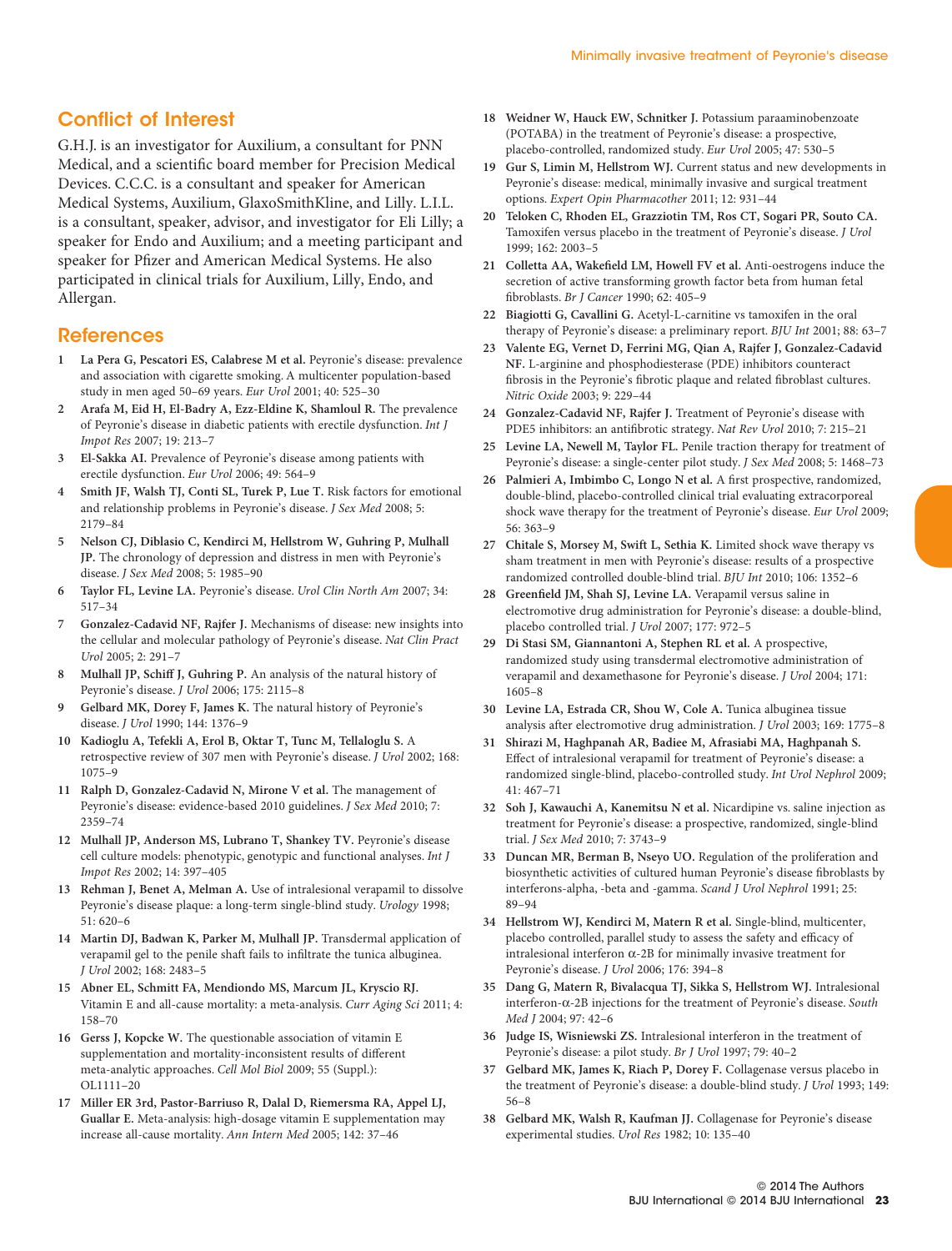- **39 Gelbard M, Lipshultz LI, Tursi J, Smith T, Kaufman G, Levine LA.** Phase 2b study of clinical efficacy and safety of collagenase clostridium histolyticum in patients with Peyronie's disease. *J Urol* 2012; 187: 2268–74
- **40 Gelbard M, Goldstein I, Hellstrom WJ et al.** Clinical efficacy, safety and tolerability of collagenase clostridium histolyticum for the treatment of Peyronie disease in 2 large double-blind, randomized, placebo controlled phase 3 studies. *J Urol* 2013; 190: 199–207
- **41 Montorsi F, Salonia A, Guazzoni G et al.** Transdermal electromotive multi-drug administration for Peyronie's disease: preliminary results. *J Andol* 2000; 21: 85–90
- **42 Fitch WP 3rd, Easterling WJ, Talbert RL, Bordovsky MJ, Mosier M.** Topical verapamil HCl, topical trifluoperazine, and topical magnesium sulfate for the treatment of Peyronie's disease-a placebo-controlled pilot study. *J Sex Med* 2007; 4: 477–84
- **43 Muller A, Mulhall JP.** Peyronie's disease intervention trials: methodological challenges and issues. *J Sex Med* 2009; 6: 848–61
- **44 Hatzimouratidis K, Eardley I, Giuliano F et al.** Guidelines on penile curvature. *Eur Urol* 2012; 62: 543–52
- **45 Schaeffer AJ, Burnett AL.** Non-surgical interventions for Peyronie's disease: 2011 update. *J Androl* 2012; 33: 3–14
- **46 Russell S, Steers W, McVary KT.** Systematic evidence-based analysis of plaque injection therapy for Peyronie's disease. *Eur Urol* 2007; 51: 640–7

Correspondence: Gerald H. Jordan, Department of Urology, Eastern Virginia Medical School, P.O. Box 1980, Norfolk, VA 23501-1980, USA.

#### e-mail: gerry@abu.org

Abbreviations: CCH, collagenase clostridium histolyticum; ED, erectile dysfunction; EMDA, electromotive drug administration; ESWT, extracorporeal shockwave therapy; IFN, interferon; MeSH, Medical Subject Headings; PD, Peyronie's disease; PDE, phosphodiesterase; PDE5, phosphodiesterase-5; Potaba, potassium para-aminobenzoate; RCT, randomised, placebo-controlled trial.